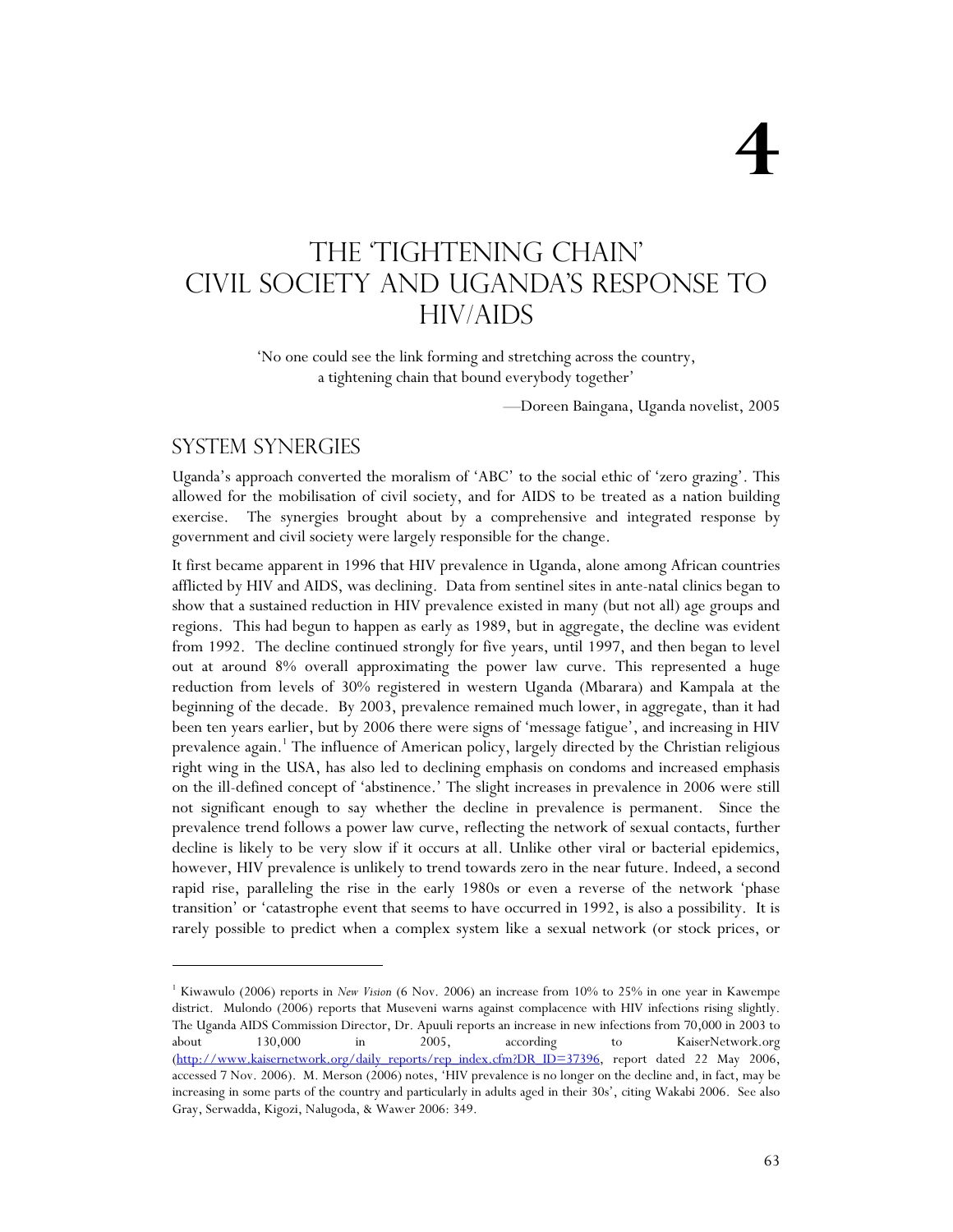global climate for that matter) might reach a 'tipping point' and show dramatic and rapid shifts in direction and rate of change. It is also impossible to predict shifts in opinion and policy that are affected by political and religious regimes. 'No one could see the link forming and stretching across the country,' the Ugandan novelist Doreen Baingana tells us about the spreading epidemic. These links are invisible until they are made apparent by experience of illness and death, and by careful analysis of the overall patterns and local manifestations.

What can be said, however, is that Uganda's success depended on what, over the years, has amounted to an extraordinary response by government and civil society to meet the crisis and to support appropriate changes in sexual behaviour that would have an impact on HIV prevalence. More than the individual effects of 'behaviour change'—the ABC and D of abstinence, being faithful, condoms and death—the synergies that developed between the configuration of the Ugandan sexual network and the degree of integration achieved in political, cultural, economic, social and medical response is probably the real cause of its 'success'. Because of the degree of integration of the response from civil society, economy and government it is also difficult to isolate any one 'factor'. It was the total system that changed. The Ugandan society changed in response to the HIV crisis and the sexual network changed in response to this response. The combination provided a positive feedback that led to a 'tipping point' at which HIV-prevalence plunged to a much lower level. In other words, the two systems, one sexual and private, the other social and public, interacted synergistically to produce a change at the system level.

Apart from being an HIV/AIDS 'success', Uganda's story is a remarkable case study in political and social development. As AIDS became a 'tightening chain that bound everybody together,' the common fear—always politically useful—was alloyed with hope for a new future. The government's integrated public response to AIDS became part of a highly successful nation building programme.

This was accomplished partly through the clear political direction provided by President Yoweri Museveni very early in the history of the AIDS epidemic, but it is hardly due to him alone. Government under Museveni also delegated effective authority to competent and motivated leaders in the Ministry of Health, in churches, hospitals and elsewhere, and helped to provide resources to facilitate their activities. Major international donors provided most of the financial resources, but very little of the actual implementation. Overwhelmingly, Ugandans themselves identified the problems, generated solutions, and integrated these into close knit networks of mutual support that brought to bear the concerted action of society at large. Since this is relatively rare in Africa, or in the world for that matter, it remains all the more remarkable.

## Explaining the 'Uganda Success Story'

The 'Ugandan Success Story', as it has been called, is both encouraging and puzzling.

It is encouraging because Uganda shows that people—Africans in particular—can change their sexual behaviours sufficiently and in appropriate ways to meet a generalised, heterosexual, mature epidemic. In South Africa, President Thabo Mbeki feared that Africans could be accused of being sexually undisciplined and promiscuous. The Ugandan story should have put paid to this notion, but it seems Mbeki has not listened to this part of it. This has led to large amounts of donor funding flowing into the country for AIDS prevention programmes, including millions from the US 'President's Emergency Program for AIDS Relief' (PEPFAR) announced by George W Bush in 2003.<sup>2</sup> 'The Bush Administration basing its AIDS initiative on the success

 $2$  Loconte 2003.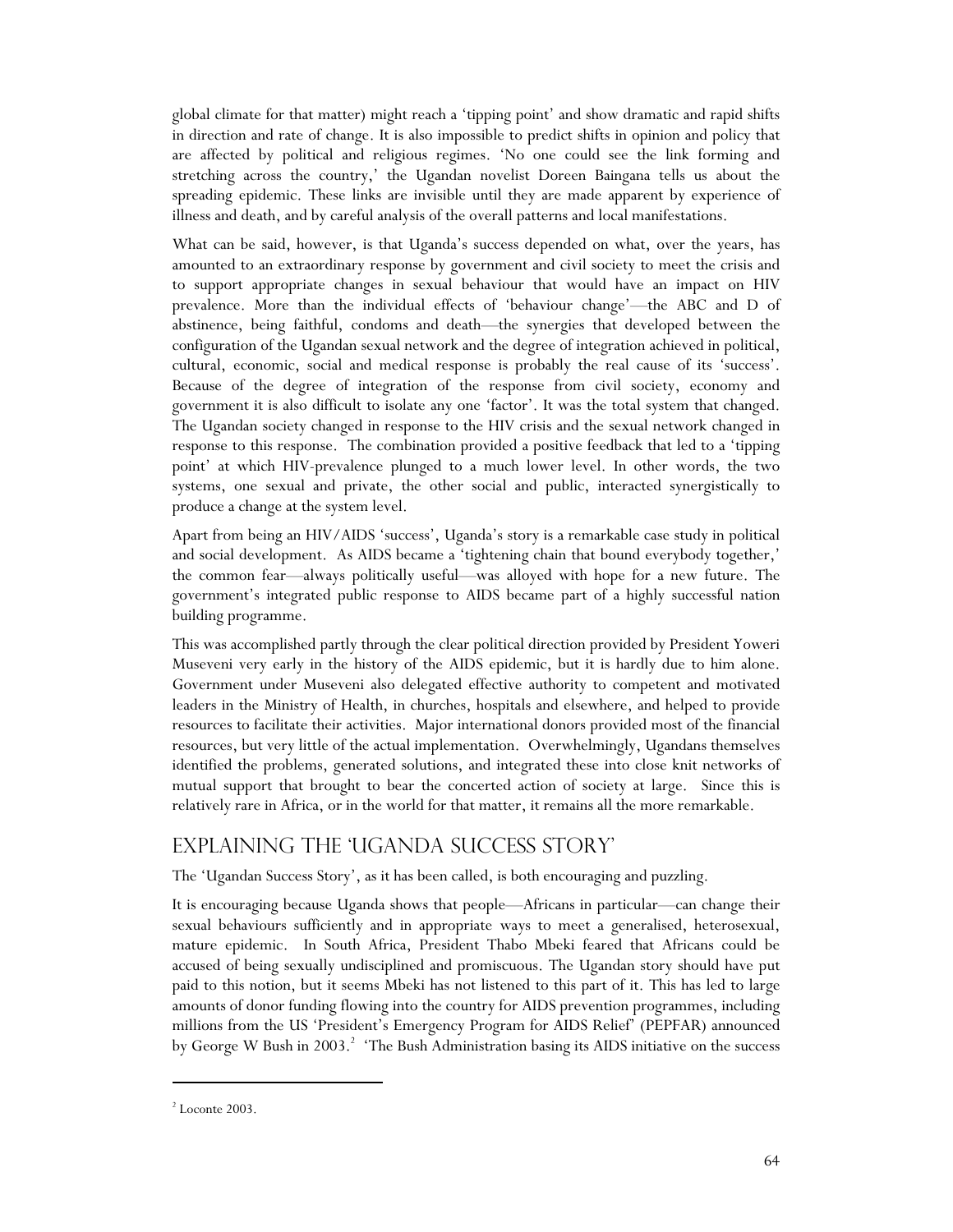of Uganda, which has experienced the greatest decline in HIV prevalence of any country in the world,' the conservative, Republican Party aligned Heritage Foundation announced in a briefing paper. According to this policy document, 'the best evidence suggests that the crucial factor was a national campaign to discourage risky sexual behaviors that contribute to the spread of the disease'.<sup>3</sup> But the Bush administration has also simplified and distorted this 'evidence' and its 'message.' The Heritage Foundation policy document declares that 'the White House correctly insists that U.S. AIDS policy be based on these lessons.' Accordingly, basis for US government policy under the Bush presidency is the following:

- High-risk sexual behaviors can be discouraged and replaced by healthier lifestyles.
- Abstinence and marital fidelity appear to be the most important factors in preventing the spread of HIV/AIDS.
- Condoms do not play the primary role in reducing HIV/AIDS transmission.
- Religious organizations are crucial participants in the fight against AIDS.<sup>4</sup>

While each of these 'lessons' is true to a degree, taken as a group they do not begin to account for the complexity of the reality and, together, cannot be held to be valid. This is especially true of the second point. Most of the evidence from Uganda both after and before the USAID pamphlet 'What Happened in Uganda' was published show that abstinence was, at best, a minor factor, and that marital fidelity is neither expected nor practiced by large numbers of people. Instead, the change in Uganda was a systemic change that involved synergies between behavioural and social changes, and changes in the configuration of the sexual network that 'stretched across the country, a tightening chain that bound everybody together.' To neglect this is to nullify the potential for success in other countries.

These simplifications are perhaps excusable, however, because the reasons for this change have been far from obvious. HIV is overwhelmingly a sexually transmitted infection that can only be controlled through limiting or stopping sexual contact among people, but changes in sexual behaviour, though necessary are not sufficient. It is also clear that Ugandans did not stop having sex. Uganda's birth rates did not fall during this period, and total fertility remains one of the highest in Africa. Despite the fact that large numbers of people have died of AIDS, Uganda's population has continued to grow through this time of AIDS.

Behaviour, especially sexual behaviour, does not change easily or in isolation. Patterns of sexual behaviour are generally quite stable. Thus, for sexual behaviour to have changed there must have been larger social, cultural, political and demographic factors that led to, motivated, and sustained these changes. Changes at the level of culture, social organisation, politics, ecology or demography are the 'distal' causes. These 'causers of causes' created an environment that both required change in personal sexual habits and practices (the proximate or immediate causes of the change in prevalence) and magnified their effect. In seeking reasons for the change in Uganda's prevalence rates, therefore, we can separate the more 'proximate' from the more 'distal' causes—that is, personal behaviour changes from the social and ecological context of these changes.

In order to prevent or control sexual infections sexual contact must be limited or prevented, an approach summed up in the slogan '**A**bstain, **B**e faithful to one partner, or use **C**ondoms'. The 'B' factor has also come to include reduction in the number of sexual partners (from two or more to one). None of these 'interventions', however, proves to be effective in itself.

<sup>3</sup> Loconte 2003.

<sup>4</sup> Loconte 2003.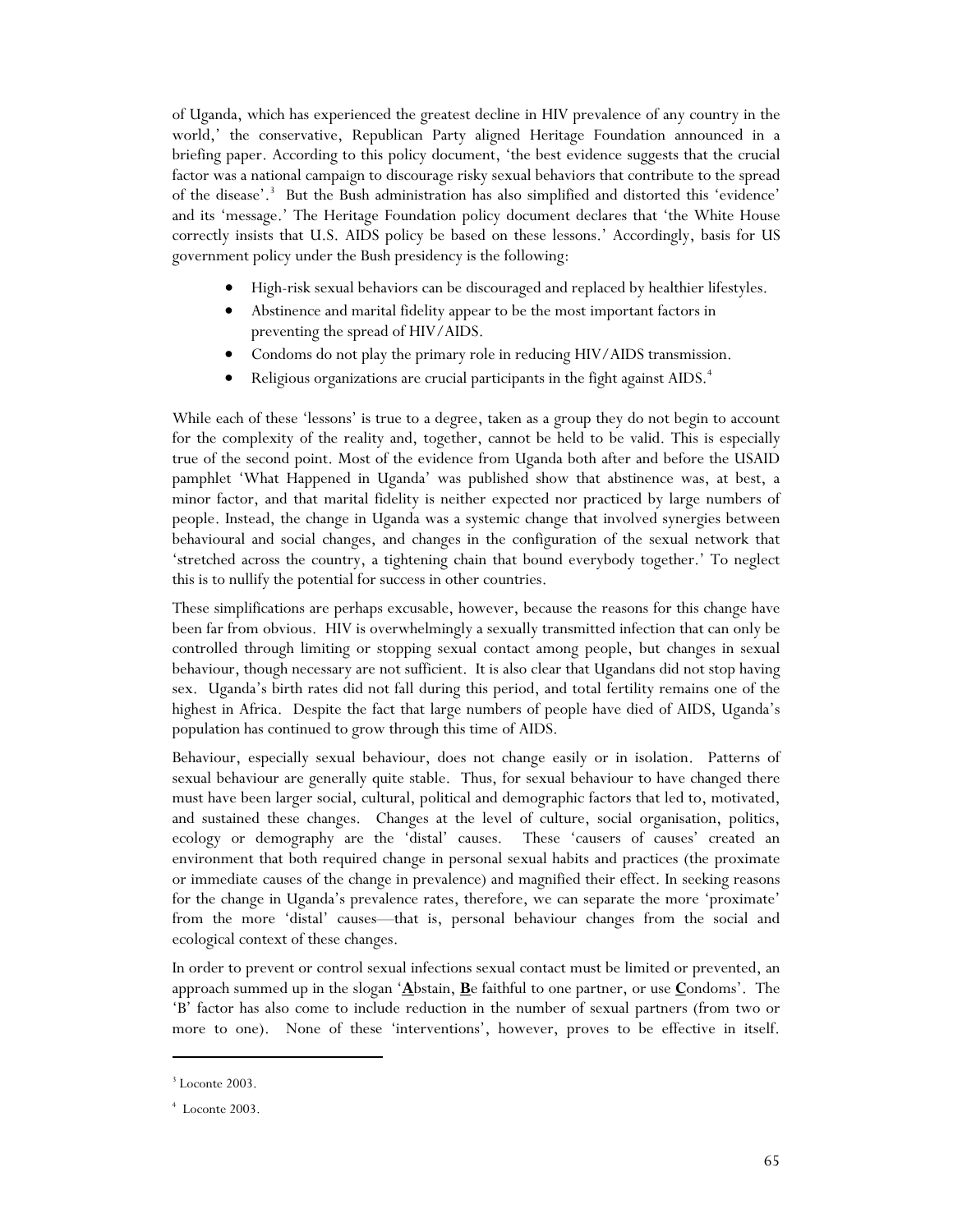Condoms may be used incorrectly, or may fail. Few people are exclusively faithful to one other person throughout their sexual life-times. And few people envision abandoning sex altogether. There are important temporal dimensions as well. When one begins sexual activity (and thus ends the implied 'abstinence' from childhood) partly determines the age structure of HIV epidemics. When and how multiple sexual partners are encountered—within polygynous marriages, through 'casual sex' (whether married or not), with commercial sex workers, and so forth—also has implications for spread of HIV. The apparent simplicity of the 'ABC message' then, is an illusion.

## **How behaviour changed**

A great deal of research has shown that there was significant behaviour change during the 1980s, that is, during the time when sexual behaviour would have had to change if this were to account for the decline in prevalence beginning in 1992. It is clear, too, that behaviour continued to change through the 1990s. No single change, however, can fully and unequivocally account for the change in prevalence: the change itself took place at a systemic level. Unfortunately, the uncertain impact of any or all *single* factors has made it possible for political and religious groups to assert their views using partial evidence, or by simplifying what is in fact a complex system.

The USAID pamphlet<sup>5</sup> entitled What Happened in Uganda: Declining HIV Prevalence, Behaviour Change and the National Response, led the way both in showing overall decline in HIV prevalence but also in simplification of the context and complexity.

<sup>5</sup> Hogle et al. 2002.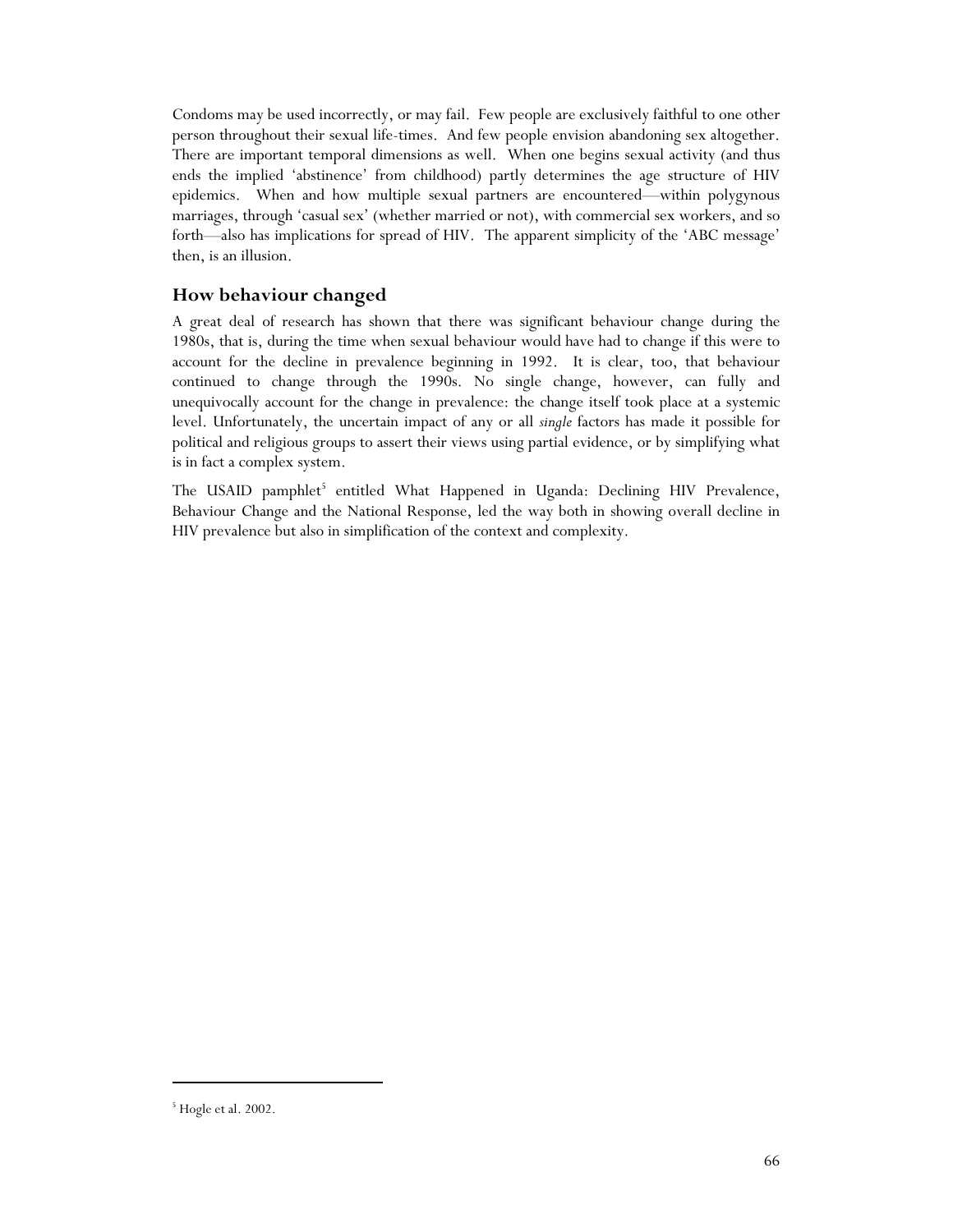

**Figure 4.1. The USAID pamphlet that popularised the 'ABC Approach' and gave simplified reasons for HIV prevalence decline in Uganda.** 

This simplified picture cannot be empirically supported despite its appeal to policy makers. The 2002 pamphlet states in the first sentence that it 'is not intended to provide a definitive explanation for Uganda's AIDS prevention successes during the 1980s and 1990s,' but it has subsequently been taken to be sufficiently definitive to serve as a basis for policy and to justify the allocation of US\$ 15 billion for further programmes. More detailed evidence shows that prevalence exhibits marked regional, sub-regional, temporal, and cohort variation. In other words, while HIV *prevalence* peaked *overall* in 1992 and then declined, this was only true of the aggregate population. The reality is more complex. For instance, Whitworth et al., in a decade-long longitudinal study in rural Masaka District from 1989 to 1999 shows that no single age-group or gender follows exactly the same trend shown in he USAID publication.<sup>6</sup> During this period prevalence fell for females aged 13-19, 20-24, and 40 to 44, but increased for those aged 30-34 and 35-39 in the set of rural communities studied.<sup>7</sup> Peaks occur at different times, and trends are different for different age groups in this study. Similarly, the Ugandan data from ANC sentinel survey sites across Uganda show many different regional trends. For instance,

<sup>6</sup> Whitworth et al. 2002.

<sup>7</sup> Whitworth 2002: 1048; Kamali, Carpenter, Whitworth et al. 2000.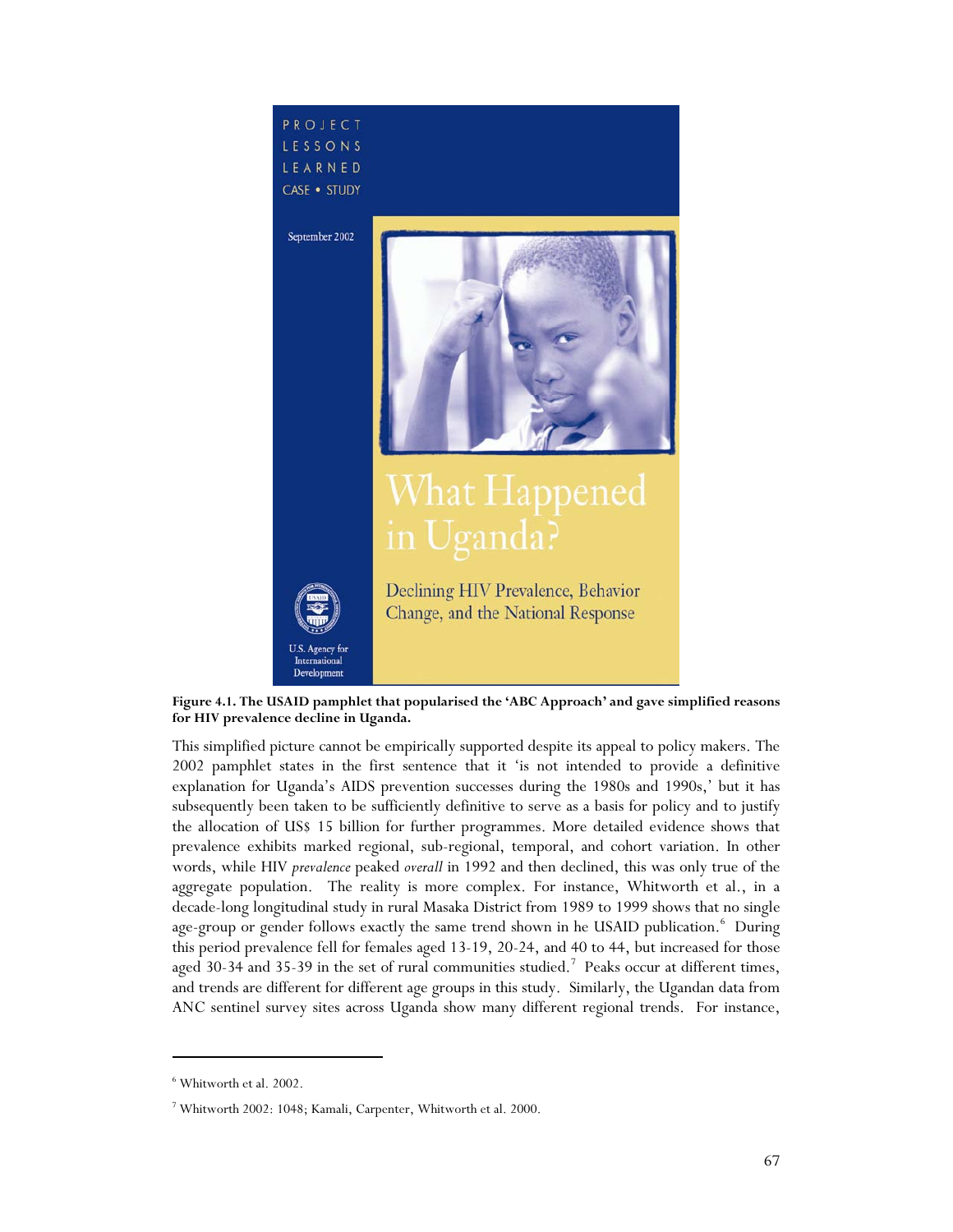prevalence began to decline in Jinja as early as early as 1990, while at Matany decline did not begin until 1994.

It is likely therefore, that no single factor, or single 'behaviour change' factor can account for the initiation of the decline and its continuation. Indeed, there are likely to be different causes for different age groups, regions, and genders. The initial decline, due—directly and indirectly—to mortality at first, was then sustained by significant and major behaviour change in all categories  $(A', B', and C')$ . Directly, mortality probably reduced prevalence since those who were HIV-positive died, reducing their proportion in the population. This has been referred to as the 'D' factor (in 'ABCD'). Indirectly, mortality also seems to have driven the behaviour change since many Ugandans watched close friends and family die during the late 1980s and early 1990s in significant numbers. Mortality, therefore, was also significant in the cultural environment as a motive for behaviour change.

The impact of AIDS mortality on sexual behaviour change was probably greatly enhanced by a number of important cultural practices. First of all, most deaths occurred in homes, and AIDS sufferers were cared for by their families. Second, Ugandans bury the dead within their living compounds. Graves of family members are often prominent features of the domestic space (see Figure 4.2). Unlike people in many other countries, Ugandans generally do not use public or municipal cemeteries. When I travelled to Mbarara in Western Uganda to conduct research there in June 2003, I had the opportunity to visit the grave of our old family friend, Kamondo, and his family (Chapter 1). The importance of the visual and visceral impact of Ugandan burial practices on behaviour change was brought home to me most forcefully as we stood by his grave after reminiscing about old times. His parents were still alive then, and they also remembered those days of thirty years ago, the time before AIDS when Kamondo was still present in his family home, and as our families got back in touch with each other over the Internet, the significance of his presence/absence could not be doubted.

Thus, mortality from AIDS had a daily visual impact as the living were forced to look at the graves of family members who had died of AIDS. Finally, AIDS orphans are cared for by relatives of the deceased in 99% of all cases. Death from AIDS placed a very significant burden on the living that had to incorporate AIDS orphans into their families, and continue to care for them.



**Figure 4.2. Kamondo's grave in the family homestead, with his wife and two of his children. (photograph by R. Thornton)**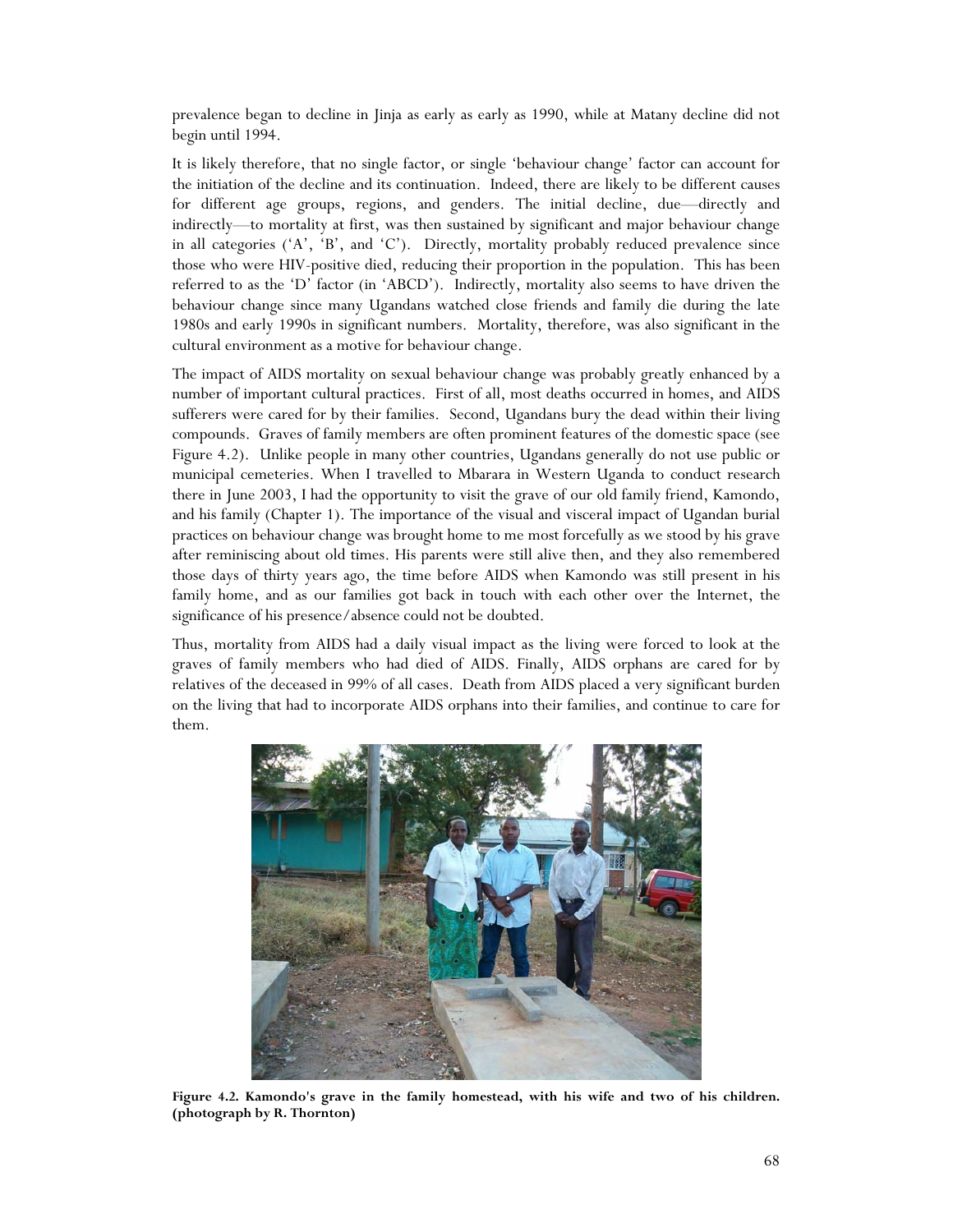Condoms may not have been a major factor in initiation of prevalence reduction in the population since they were not available in large numbers before 1992 when the decline in prevalence had already begun. However, they were and are used increasingly through the remainder of the 1990s to the present, and have probably contributed to the continuing decline in prevalence.

Abstinence, similarly, cannot be isolated as causal. Although it was consistently mentioned by all informants in focus groups and key-informant interviews, almost no one gave any concrete examples of abstinence, and most expressed considerable scepticism about whether abstinence was really possible. Appeals for abstinence could only have played a role in delaying sexual debut among youth<sup>8</sup> and in the abandonment of wife inheritance (since widows did not automatically go into a new sexual union). Long term abstinence was never mentioned as desirable. Indeed, those who are entirely abstinent (the very young, the elderly, priests, and for those practicing it for religious reasons) are clearly not part of the sexual networks that transmit HIV and are irrelevant to the epidemiology of HIV. The numbers of abstinent people are probably insignificant in the total population, and the period of abstinence is small relative to an entire lifetime, and therefore unlikely to have a statistically noticeable effect.

Discussion of AIDS was not published in the popular press in Uganda until April 1985, and not discussed as a sexually transmitted disease caused by HIV until the following year. A mysterious disease known as *siliimu* or 'Slim' was, however, already a wide-spread rumour by 1985, though it was not yet connected with HIV or sexual transmission at this time. This is only 7 years between the first *possible* public knowledge of AIDS in Uganda and the beginning of the decline in prevalence. By the end of the 1980s, however, knowledge of AIDS was almost universal, and has remained so. The relationship between knowledge about HIV and AIDS and actual behaviour change, however, remains as problematic in Uganda as elsewhere.

Uganda began a public debate about 'slim'/AIDS in the media from 1985. The government of Tito Okello, who took power after the fall of Obote and before the Museveni government came to power, was the first to initiate steps to control the disease. Dr. Samuel Okware led the first initiatives. Although President Yoweri Museveni was not the first to discuss AIDS publicly, nor the first to make it a matter of public debate, his government moved swiftly after 1987 to develop a comprehensive response that eventually involved all part of society.

President Yoweri Museveni, came to power in January 1986 and made a significant contribution to AIDS control programmes by his early acknowledgement of the problem, and the clarity of his messages about it. His primary contribution, however, was indirect. He enabled the growth of civil society and freedom of the press, and delegated authority to deal with AIDS to the Ministry of Health where competent and motivated people began to design and implement highly effective responses after 1987.

Ugandans generally still believe in marriage, and marry early. The influence of the Christianity and Islam cannot be doubted, but neither can they be credited with making a significant difference by themselves. The important role of faith based communities was part of the synergistic integration of the many other forms of social organisations in Uganda. Marriage and early age of marriage, however, do not necessarily mean that faithfulness to a single partner is the norm, nor that numbers of partners would be reduced as a consequence. Marriage, in fact, may be a kind of sexual licence that heralds the debut of sexual access to many partners, especially for men, but also for women whose husbands are away or travelling. This was especially true in the period before the 1990s. A 1988 study of 15-24 year old school-attending

<sup>8</sup> Kamali, Carpenter, Whitworth et al. 2000.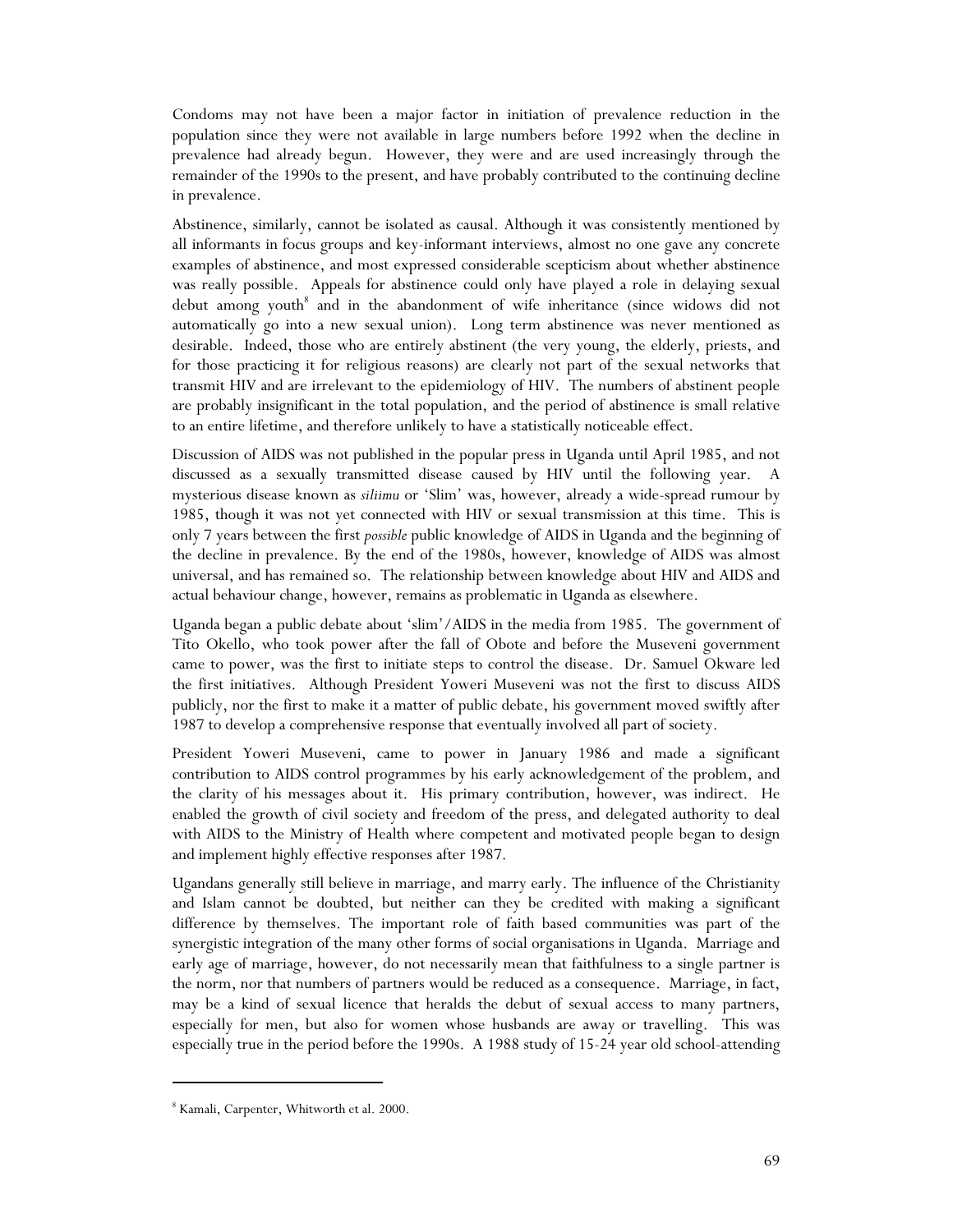youth in Jinja found, for instance, that 75.6% of married males and 26.6% of the married females in the sample had more than one sexual partner.<sup>9</sup> Faithfulness in marriage seems to have increased, and practices such as 'wife sharing' and widow inheritance were all but abandoned by the middle 1990s.

Churches and mosques were central in providing information about AIDS and HIV (IEC), and in providing elements of the ABC message. This was facilitated by the fact that Ugandans overwhelmingly belong to three principal religions, Roman Catholic, Church of Uganda (Anglican) or Islam. Only small percentages —1-2% in most surveys in the 1980s or early 1990s—belonged to other churches or to no faith, but this is changing rapidly with conversions to 'born again' and Pentacostal religious groups largely backed by American supporters.<sup>10</sup> Unlike countries in southern Africa, in particular, there seem to be almost no African syncretic or 'independent' churches. This facilitated tremendously the communication of messages related to HIV, AIDS and sexuality.

Although something like 25% of Ugandans are Muslim, there appears to be good communication between Islamic leaders and Christian leaders, and broad agreement on HIV/AIDS issues. The relative unity of religious organisations in Uganda, and their early involvement in information, education and communication interventions from the 1980s is one factor that greatly enhanced campaigns concerning behaviour change, especially towards delay of sexual debut, faithfulness in marriage, and partner reduction. Churches did not at first (1980s and early to mid 1990s) support condoms, but by the middle of 1990s, Christian and Islamic leaders had agreed not to interfere in promotion of condoms, and sometimes to promote them. (Some ten years later, however, under pressure from religious fundamentalisits and the US government PEPFAR programme, many of the religious leaders had reversed their positions on condoms.)

One of the most striking factors in Uganda's approach to AIDS, however, has been the early and comprehensive inclusion of all parts of society in control programmes. Uganda quickly implemented HIV monitoring at sentinel sites, and developed educational programmes that reached all schools. Government agencies and civil society organisations co-ordinated activities between government departments, universities and research institutes, hospitals, churches, labour and employer organisations, NGOs, and other community based organisations (CBOs). By the late 1980s—still early in the epidemic—Uganda had developed a national strategy. By 1992 it had implemented a national co-ordinating agency based in the Office of the President, and established AIDS control programmes in all major ministries became responsible for implementation of education and control measures in their areas of concern. The governmental approach was distributed and decentralised. All levels of government, in all regions, districts, counties and parishes were involved. This approach has gradually incorporated virtually every size and type of organisation in the struggle against AIDS. The intensive, directed and focused participation by all aspects of society must be acknowledged as one of the most important factors in Uganda's success. This does not, however, fully explain the fact that Ugandans have responded to these myriad initiatives.

Within the context of major social mobilisation, Uganda also led the way in voluntary counselling and testing for HIV. This began too late to explain the decline in HIV prevalence in the early 1990s, but has clearly been a major factor in sustaining a behavioural response in many individual Ugandans.

<sup>&</sup>lt;sup>9</sup> Turyasingura 1989.

<sup>10</sup> Van Dijk 2000; Meyer 2004; Rice 2004, Epstein 2005.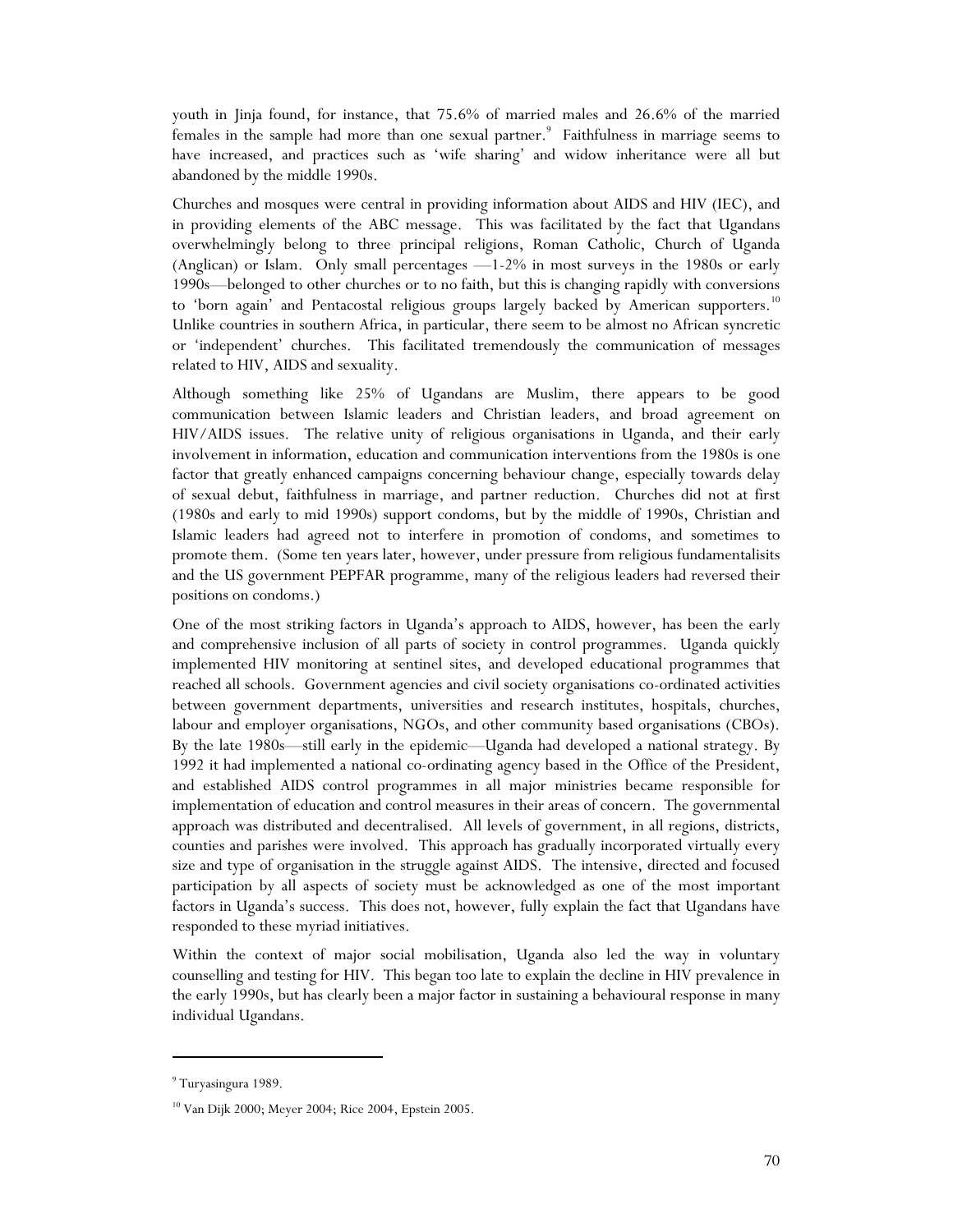Ugandans in all walks life have clearly responded by changing their sexual behaviours, and all of the 'factors' were probably significant in reducing the number of sexual partners over the period of the epidemic, and this, in turn, had re-shaped the sexual network at the systemic, national level.

Thus, the 'Ugandan Success Story' cannot easily be attributed to any single cause, or to any type or category of social actor. Personal decisions to change sexual behaviour were made in the context of near universal fear of the consequences of HIV, comprehensive social and cultural support for change, and integrated management of all institutional interventions.

#### **The validity of the Uganda prevalence curve**

The USAID 'ABC' study in 2003 was motivated by clear and impressive data that HIV prevalence in Uganda had begun to decline in 1992. This 'curve' was impressive and demanded explanation … if it was real.



**Figure 4.3. The 'Success Story' graph (Hogle et al. 2002)** 

The data was obtained from sentinel survey sites at Ante-natal Clinics (ANC) in Kampala and six other sentinel sites at Rubaga Hospital (in Mmengo, Kampala, Nsambya Hospital (Kampala), Jinja (Central District), Fort Portal (Kabarole District in the western Uganda), Mbarara (Mbarara District, south western Uganda) and Gulu (Gulu District, northern Uganda). The data was collected and summarised in the HIV/AIDS Surveillance Report of the STD/AIDS Control Programme of the Ministry of Health.<sup>11</sup> HIV prevalence data for 15-19 year-old pregnant women shows a similar decline from 1991, from an average around 30% in 1991 to around 5% in 2000. Prevalence data for this age cohort is a good *proxy measure for incidence* because people of this age will have presumably been infected only recently, and will not have progressed to the point of AIDS illness and death. Since similar trends exist in all of the ANC data, it appeared that most of the decline was due to the lower rate of new infections (incidence) rather than to overall mortality. This in turn suggests that this data is both valid and consistent. Several studies that examined prevalence and incidence over a ten year period in south-western Uganda confirm this suspected declining trend for *incidence*. 12

This decline had become evident in  $1996<sup>13</sup>$  This trend has continued to be observed, and is again summarised in the USAID 'Project Lessons Learned Case Study: What Happened in Uganda?' and in other documents.<sup>14</sup> These reports concluded that the decline in HIV

j

<sup>&</sup>lt;sup>11</sup> Ministry of Health, Uganda 2001.

<sup>&</sup>lt;sup>12</sup> Whitworth, Mahe, Mbulaiteye et al 2002; Kamali, Carpenter, Whitworth et al. 2000.

<sup>&</sup>lt;sup>13</sup> Asiimwe-Okiror, Opio, Musinguzi, Madraa, Tembo, and Caraël 1997; Lyons 1996; Kagimu, Marum, et al. 1996; among others.

<sup>&</sup>lt;sup>14</sup> Hogle et al. 2002; Bessinger et al. 2002.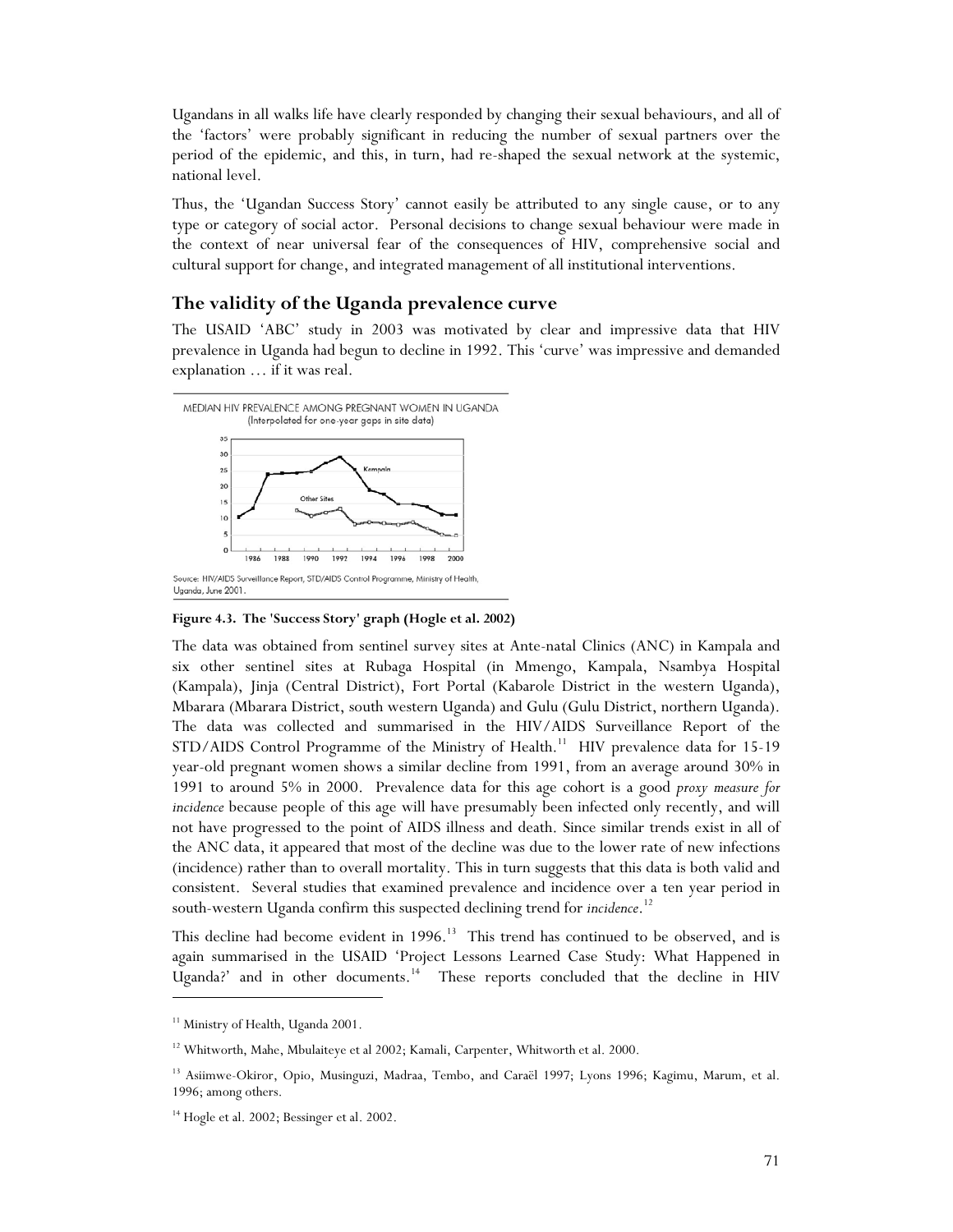prevalence was largely due to 'a complex set of epidemiological, socio-cultural, political, and other elements that likely affected the course of epidemic in Uganda',<sup>15</sup> and that these were often absent in other countries where HIV prevalence has continued to rise.

#### **Attributing causes to the statistical decline in prevalence**

But, the attribution causes for these declines is not obvious. Dr. Emmanuel Sekatawa in the Makerere University's Institute for Statistics and Applied Economics, told us in 2003 that a new national prevalence study was in the advanced planning stages, but, while the study "will try to account for changes in prevalence, [there] is going to be a problem of attribution [of causes]. Evaluation and monitoring were not built into [any previous] programmes." Dr. Sekatawa is as keen as others to try to account for the apparent decline, but as a statistician, is extremely cautious about whether this is possible given the available data. "We can't account for the decline," he said. "We don't know how much was due to condoms. We believe that all interventions contributed, but we can't specify which ones. [We] do not even know where condoms go when they come into country … urban or rural. [We] do not know what worked."<sup>16</sup> On a pad of paper in front of him, Dr. Sekatawa drew a graph of a decreasing exponential trend, asymptotic to a line above the x axis, and asked: 'What will bring it down lower?' He shrugged his shoulders.

Nevertheless, there are several factors that are likely to have been involved. The USAID report<sup>17</sup> summarises the 'key elements  $\dots$  in roughly chronological order' that may have led to this decline as follows:

- High level political support with multi-sectoral response set the tone;
- **Decentralised planning and implementation for behaviour change communication** (BCC) reached both general population and key target groups;
- **Interventions addressed women and youth, stigma and discrimination;**
- Religious leaders and faith-based organisations have been active on the front lines of the response to the epidemic;
- Africa's first confidential voluntary counselling and testing (VCT) services;
- Condom social marketing has played a key but evidently not the major role;
- Sexually transmitted infections (STI) control and prevention programs have received increased emphasis;
- The most important determinant of the reduction in HIV incidence in Uganda appears to be a decrease in multiple sexual partnerships and networks.

Other, independent study has produced strong support for the reality of the situation suggested by these statistics. For instance, the AIDS Control Project (ACP) in Kabarole District, funded by the German aid agency GtZ, was conducting sentinel surveillance in ANCs every six months from 1991 to 1995 at three sites: Fort Portal, a semi-urban roadside trading centre and a rural community. These data were compared with population surveys conducted in 1993, 1994, and 1995 to determine the representivity of the ANC data. Using this data they concluded that trends seen in ANC data were in fact representative of the whole community, especially in semi-urban and rural communities. For women aged 15-20 there was a constant decline in both HIV and syphilis rates between 1991 and 1996, with declines from 30% to 10% in Fort Portal, from 18% to 9% in the trading site, and from 10% to 5% in the rural site. However,

<sup>15</sup> Hogle et al. 2002: 3

<sup>&</sup>lt;sup>16</sup> Interview: Dr. E Sekatawa, ISAE, Makerere University, 4 July 2003.

 $17$  Hogle et al. 2002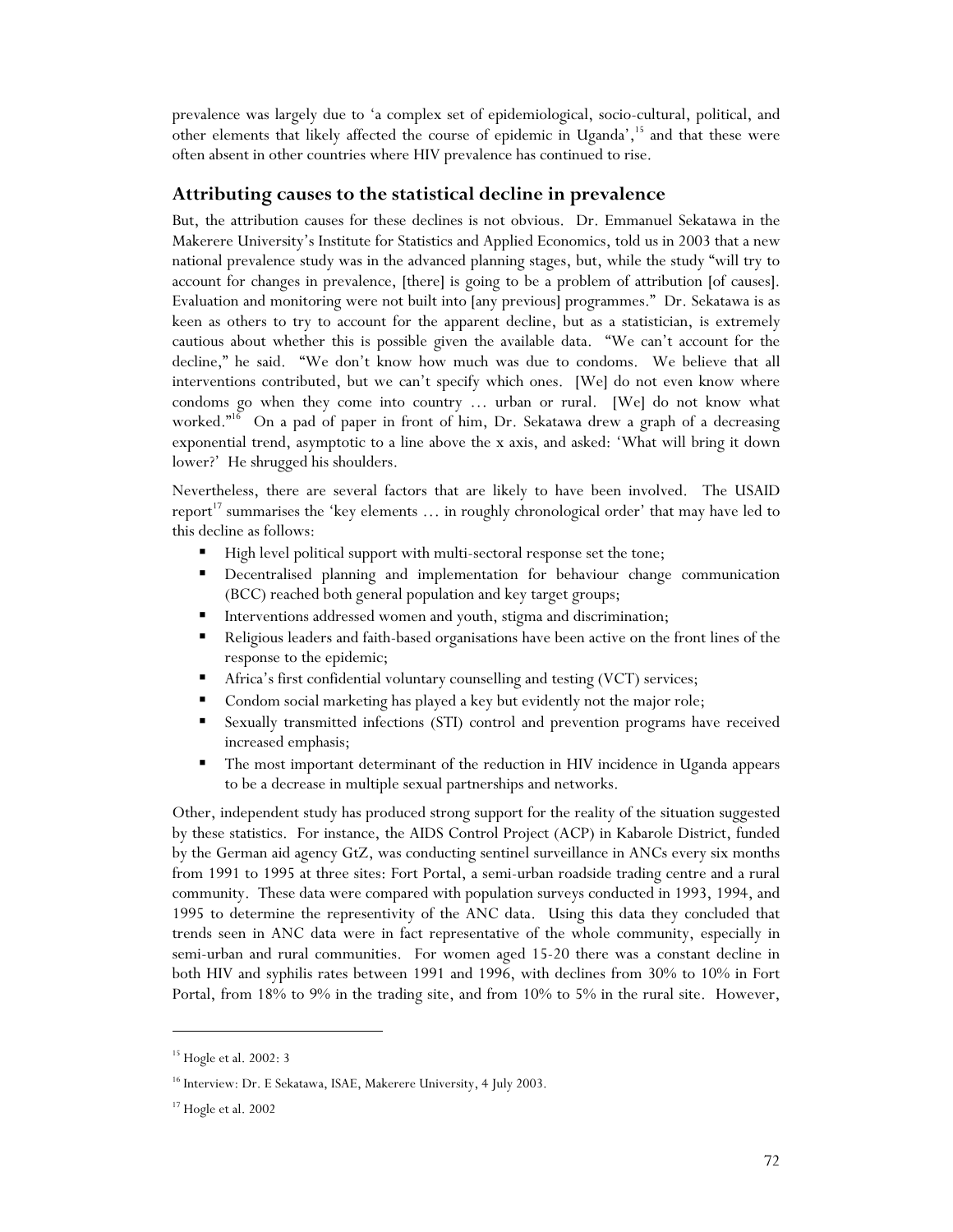prevalence of HIV infection among women aged 21 to 45 rose during this period, though they appeared to be stable in the road-side trading site and the rural community.<sup>18</sup> This study concluded that the AIDS control project was producing significant results, especially in the area of behaviour change, due to the combination of multiple factors including IEC campaigns; care and counselling; STD treatment; condom education, procurement and distribution; training and capacity building. Although appearing seven years before the USAID report, the 1996 report referred to here came up with many of the same explanations for the apparent decline that had only recently begun to register clearly in the data.

In both these reports, and in Ministry of Health reports, the data from the sentinel sites is usually generalised across the country as a whole. Since the sentinel sites are mostly distributed across southern Uganda, and since absolute numbers of respondents is not available from the Ministry of Health, $19$  it may be the case that this data cannot be generalised, and is not valid. However, the consistency of trends across most of the sentinel sites, both across sites and across age cohorts within sites, suggests very strongly that this data is valid and therefore probably generalisable across the country. This of course masks potential 'hot spots' of prevalence and incidence, and does not permit a dis-aggregation of descriptive statistics for different regions or risk groups. In other words, Uganda as a whole probably does indeed present a clear 'success story'—but this does not mean the problem is solved, or that there are no significant populations where HIV incidence and prevalence continue to increase.

#### **Contextualising the data**

The positive results in achieving lower HIV prevalence has been achieved with a tremendous amount of personal and often selfless dedication by large numbers of people at all levels of government, business and civil society.

The countrywide prevalence curve represents statistical summaries and therefore does not show regional and temporal differences. The epidemic progressed rapidly across the landscape, and has progressed to older persons over time. For instance, the epidemic clearly began in the south western part of the country and spread rapidly eastward, and then to the north. Prevalence rates in the northeast are still much lower. Matany, in the Moroto District in north eastern Uganda reached a peak of only 7.5% two years later than other sentinel sites in the south and central regions, and declined with the others to below  $2\%$  in  $2001$ .<sup>20</sup> ANC data for Nsambya, Rubaga (in Kampala, Central Region), Jinja (Central) and Mbarara (Western) all show higher prevalence rates from 1989 to 2001, while Tororo and Mbale in the Eastern Region show consistently lower rates. All exhibit the same trend, peaking at about the same time (except Matany) and falling to similar prevalence rates between 5% and 10% by 2001.

There is also a temporal factor: the epidemic is progressing into older age groups. Rates of decline have been highest in the youngest sampled age groups (15-19 y.o.) and the 20-24 year olds, while prevalence is higher in older age groups (25-29, 30-34, 35+). Declines in prevalence in older age groups are also generally slower, if they exist at all. The Mbale ANC data in the eastern part of the country even shows an *increasing* prevalence trend for 25-29 year olds, for instance.<sup>21</sup> A 10-year study of HIV prevalence in rural southwestern Uganda<sup>22</sup> shows a

<sup>&</sup>lt;sup>18</sup> Kagimu, Marum et al. 1996.

<sup>&</sup>lt;sup>19</sup> To my knowledge, it appears that the raw data is held to be confidential.

<sup>&</sup>lt;sup>20</sup> Ministry of Health, Uganda 2002, HIV/AIDS Surveillance Report 2002: 7.

<sup>21</sup> HIV/AIDS Surveillance Report 2002: 8-9

<sup>22</sup> Whitworth, et al. 2002.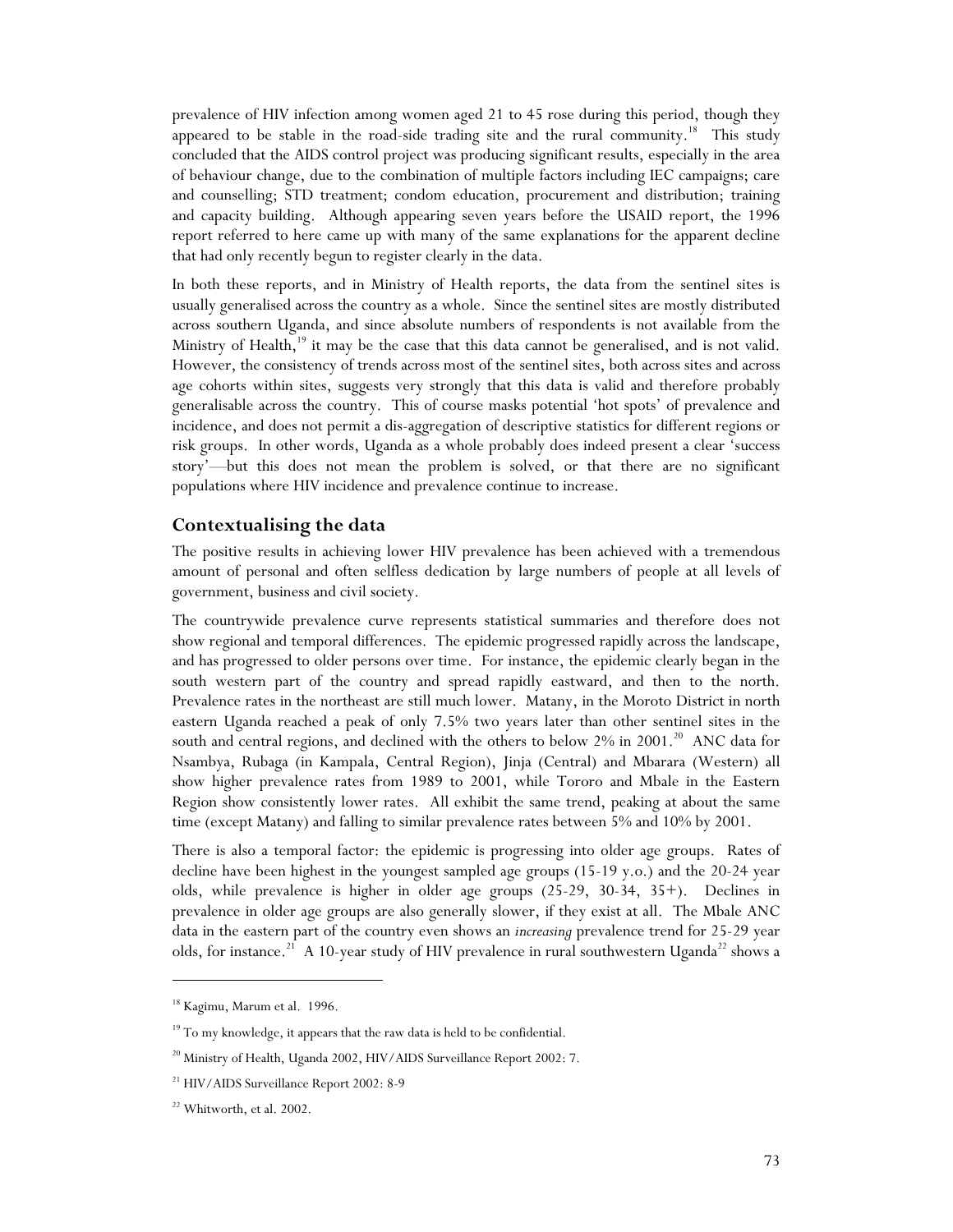*decreasing* trend among male and female 20-24 year olds *beginning in 1989*, when the study began. Prevalence in this age group *decreased* from 21.1% to 8.2% (p < 0.001) for females over the ten years of the study from 1989 to 1999, and from 7.7% to 2.2% for males. Prevalence *increased most rapidly*, however, for 30-34 year old females (11.5% to 20%,  $p = 0.03$ ) and slightly less rapidly for 35-39 year old females (9% to 14.7%,  $p = 0.06$ ). This increase for women in their thirties is at least partly due to a 'cohort effect' in which a 'bulge' in prevalence for younger age groups moves through age groups as the population ages. For men, however, the *trend was in the opposite direction*, with a decline from 19.5% to 16% for men 30-34 years old during this period. No male age groups showed an increasing trend, with the exception of men aged 20-29, but none of these trends were statistically significant. Prevalence also increased for 25-29 year old females during the period from 14.5% to 17%.

*Overall*, however, 'seroprevalence in adults of all ages fell from 7.8% at the first survey round (1989/1990) to 6.4% at the 10<sup>th</sup> survey round (198/99), a highly significant reduction (p  $\leq$ 0.0001).<sup>23</sup> This is largely because of falling prevalence for males of all ages, and low and declining prevalence for females under 19, and over 40 years old. *Overall*, too, there is an aging trend in the population with the median age of HIV infected women rising from 26 years to 30 years, and for men from 32 years to 35 years old.

None of this data<sup>24</sup> for any age group, male or female, shows the pattern of the trend shown in the USAID publication 'What Happened in Uganda',  $^{25}$  and elsewhere. Peaks occur at different times, and trends are different for different age groups and for males as compared with females. Dr. Sam Okware, a pioneer in the struggle against AIDS and the person responsible for the Ministry of Health surveillance reports acknowledges that there are likely hotspots that are not sampled. The refugee camps in the north, where large numbers of people who have fled from the depredations of the LRA are likely to have higher than 'normal' prevalence rates, and many rural areas are not sampled adequately or at all.<sup>26</sup>

Thus the geographic and temporal progress of the HIV virus might yet come up with some surprises. This does not negate the validity of the other data that probably does represent a good part of the population adequately.

There is strong evidence in the interview and ethnographic data<sup>27</sup> that shows that knowledge of HIV transmission and AIDS was disseminated as early as the second half of the 1980s and that this did indeed lead to changes in behaviour, but that this was complex, involving many nongovernmental actors as a broadly based civil society that began to emerge as early as January, 1986, when Museveni came to power. Communication about the modes of transmission of the HI virus, about the fact that it was incurable and would lead inevitably to death, and about the prevalence of AIDS in the population, was communicated informally, in the press, and on the radio from the beginning of the Museveni government, and possibly even before, even in the dying days of the Obote II regime. Knowledge emerged from many sources, with many different interpretations during the early to mid 1980s, and seems to have pervaded the whole of Uganda (especially southern Uganda) very early in the epidemic. Today, there is virtually 100% awareness of the disease, its causes, and prospects. This is not so say there is consensus:

<sup>23</sup> Whitworth, et al. 2002: 1048.

<sup>&</sup>lt;sup>24</sup> Whitworth, et al 2002.

<sup>&</sup>lt;sup>25</sup> Hogle et al. 2002.

<sup>&</sup>lt;sup>26</sup> Interview with Dr. Sam Okwari, Commissioner of Health Services, Community Health, MoH, Kampala. 24/7/03.

<sup>&</sup>lt;sup>27</sup> Asiimwe, Kibombo, & Neema 2003; Kirby 2004; Thornton 2003b.